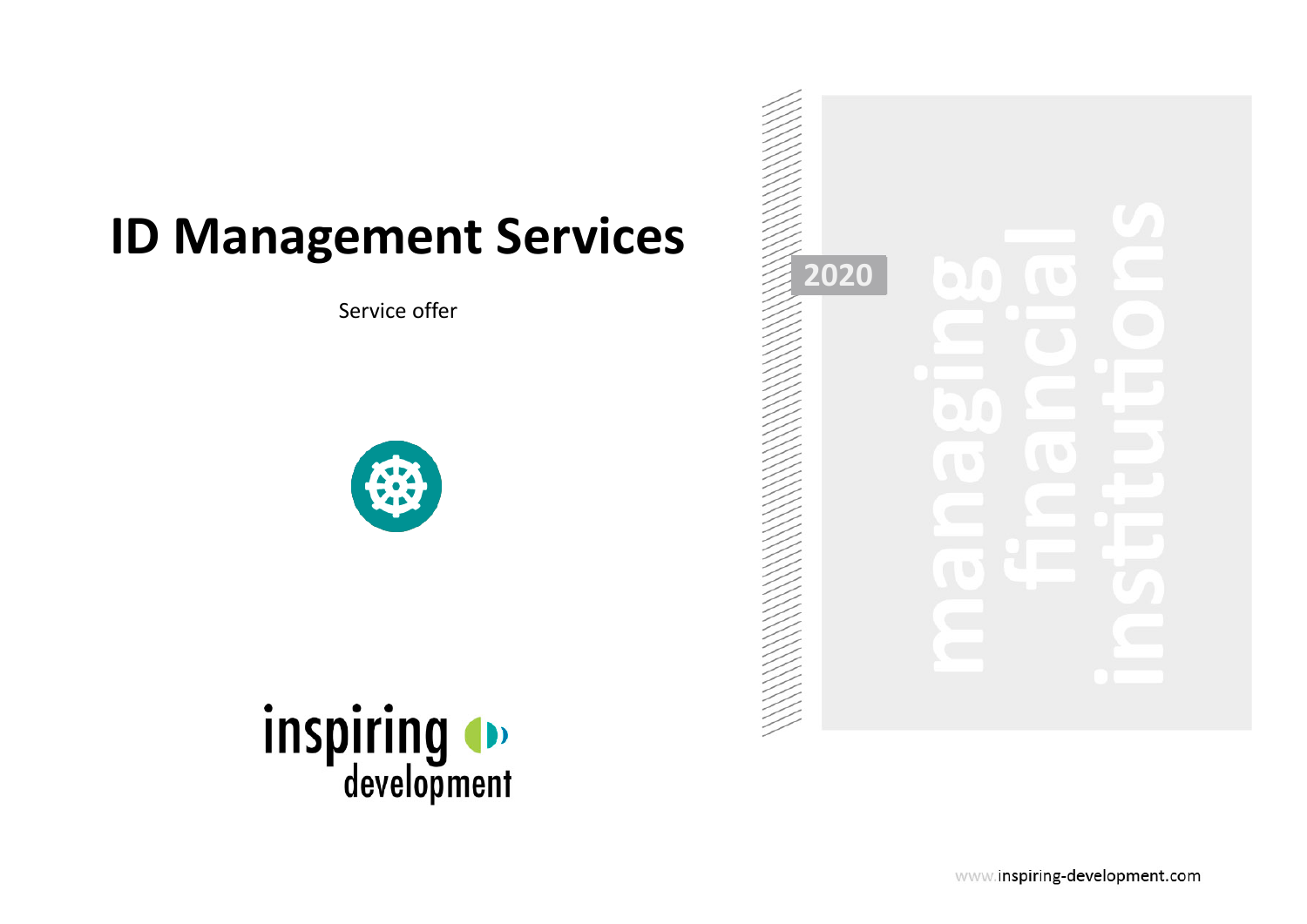

# A division of inspiring development



**We are a specialized management consulting company for banks and microfinance institutions (MFIs) operating in developing countries and emerging markets.** 

#### **Key facts**

**Founded** in 2014 by former senior executives with bank and holding company experience

**Team:** 50+ permanent staff

**Central office located** in Frankfurt, with regional teams on three continents

#### **Service divisions:**

Investments & Restructurings

- Management Services
- Banking for MSMEs
- Finance & Financial Risk Management

**Proven track record** including more than 200 assignments in 40 countries for financial institutions and their investors

### The company **ID Management Services**

We provide management services and support to banks and MFIs to facilitate new investments, help improve performance or manage successful turnarounds.

#### **Our team**

#### **Experienced professionals who combine:**

- $\rightarrow$  a deep understanding of the operations of banks and MFIs
- the leadership skills to build teams, develop robust systems and deliver results

#### **Our services**

#### **Management services**

- $\rightarrow$  Overall management of financial institutions
- $\rightarrow$  Secondment of executive managers
- $\rightarrow$  Guidance and expert support in all functional areas

#### **Interim management and advisory**

- Secondment of executive / senior managers to bridge capacity gaps
- Shadow management and management advisory services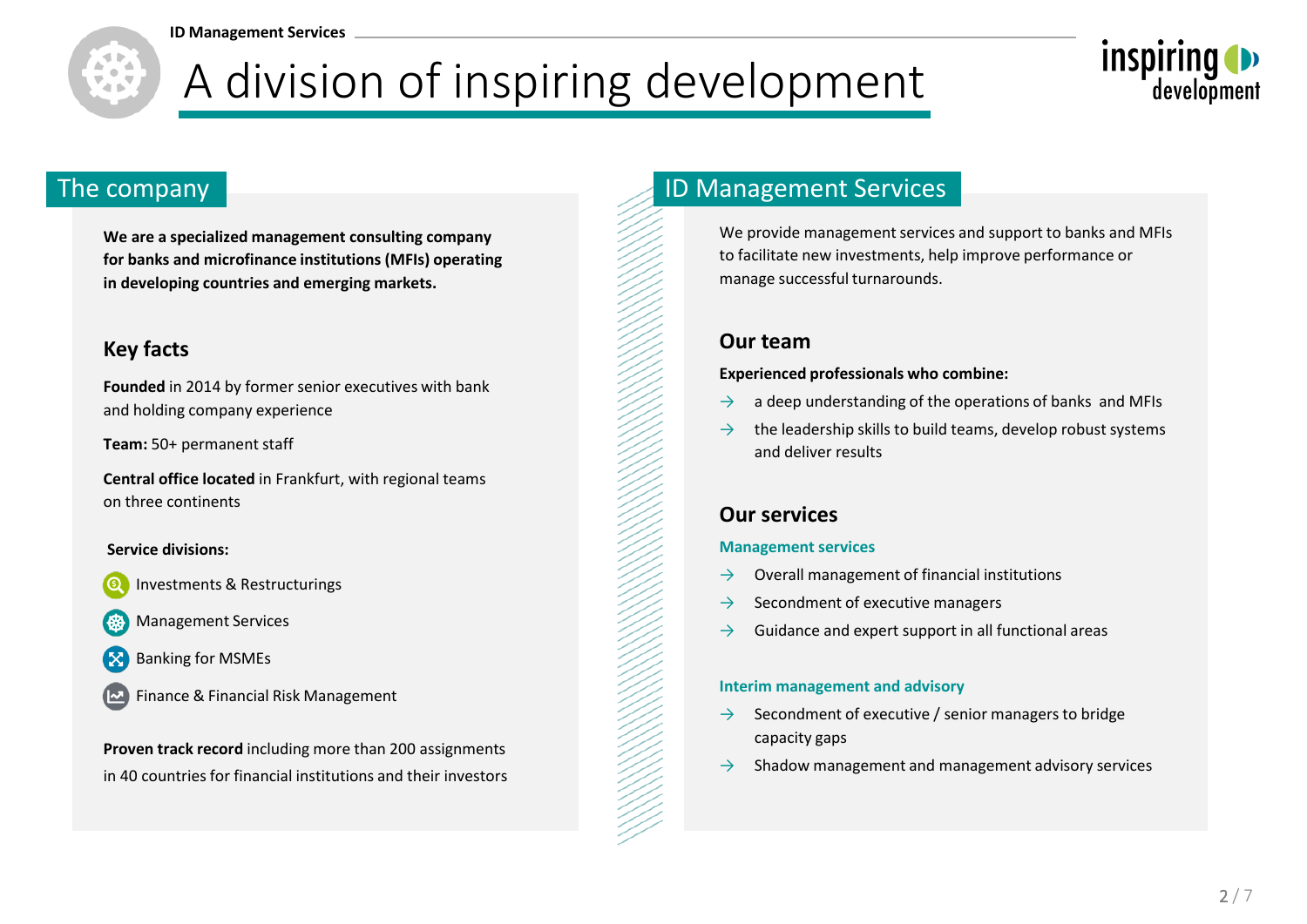







Focus regions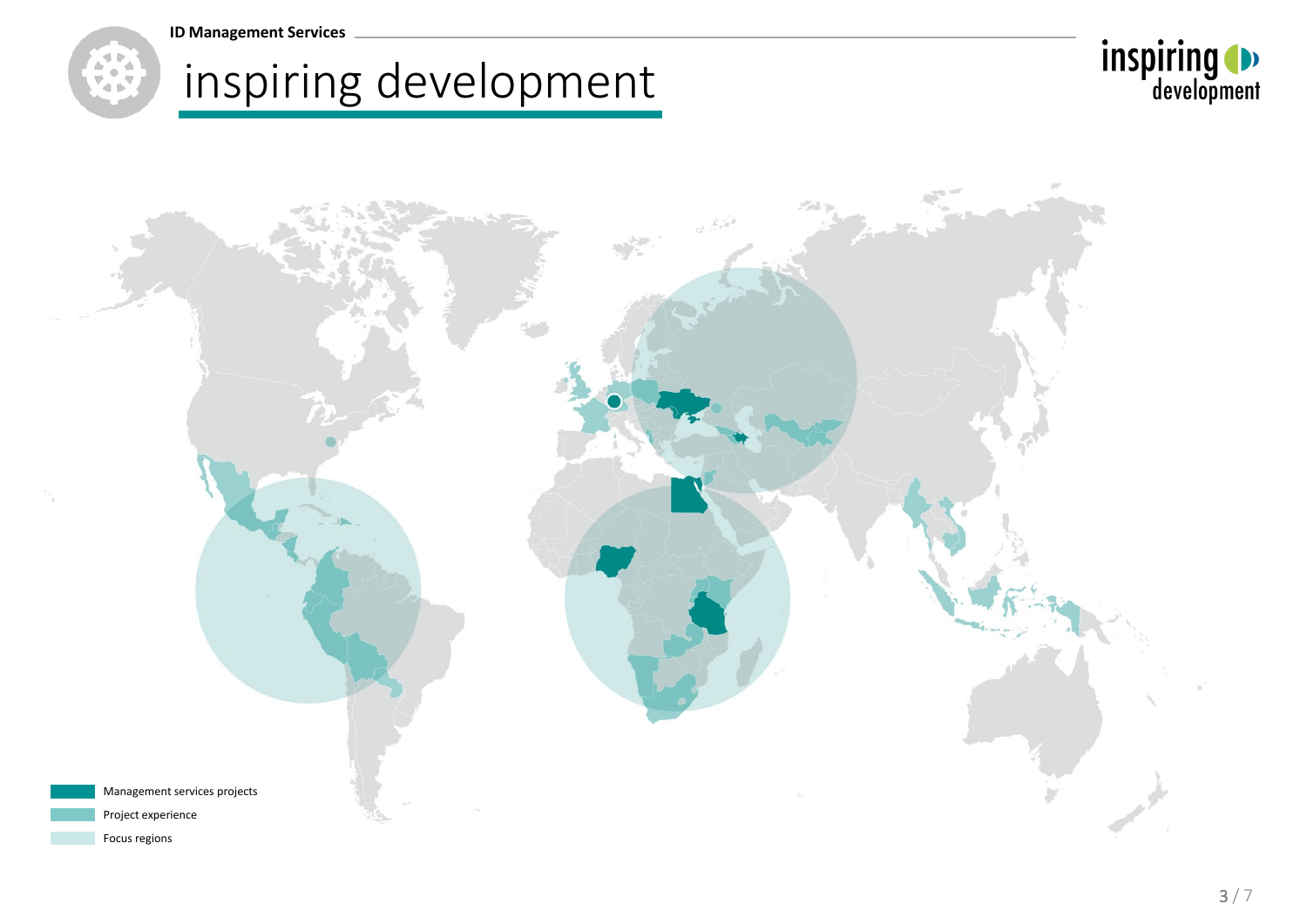

## Our services: Management services



**As an operating partner for investors in banks and MFIs, we assume overall management responsibility for banks and MFIs in order to:**

#### Facilitate new investments

- $\rightarrow$  Identification of an investment target, due diligence analysis, development of a business plan
- $\rightarrow$  Secondment of an executive management team
- $\rightarrow$  Provision of functional support as part of know-how transfer and to boost capacity in specific areas

#### Manage turnaround situations

- $\rightarrow$  In-depth analysis of the institution, preparation of a turnaround plan
- $\rightarrow$  Secondment of executive management and guidance of local teams to implement agreed measures
- $\rightarrow$  Strengthening of specific functional areas

#### Our managers

 $\rightarrow$  Experienced senior and executive bank managers who are permanent employees of the company, accustomed to dealing with operational challenges in changing environments

### Compensation structure

 $\rightarrow$  A fixed management fee combined with a successbased incentive scheme

### Contractual basis

 $\rightarrow$  Management service agreement (MSA), with local employment contracts for seconded managers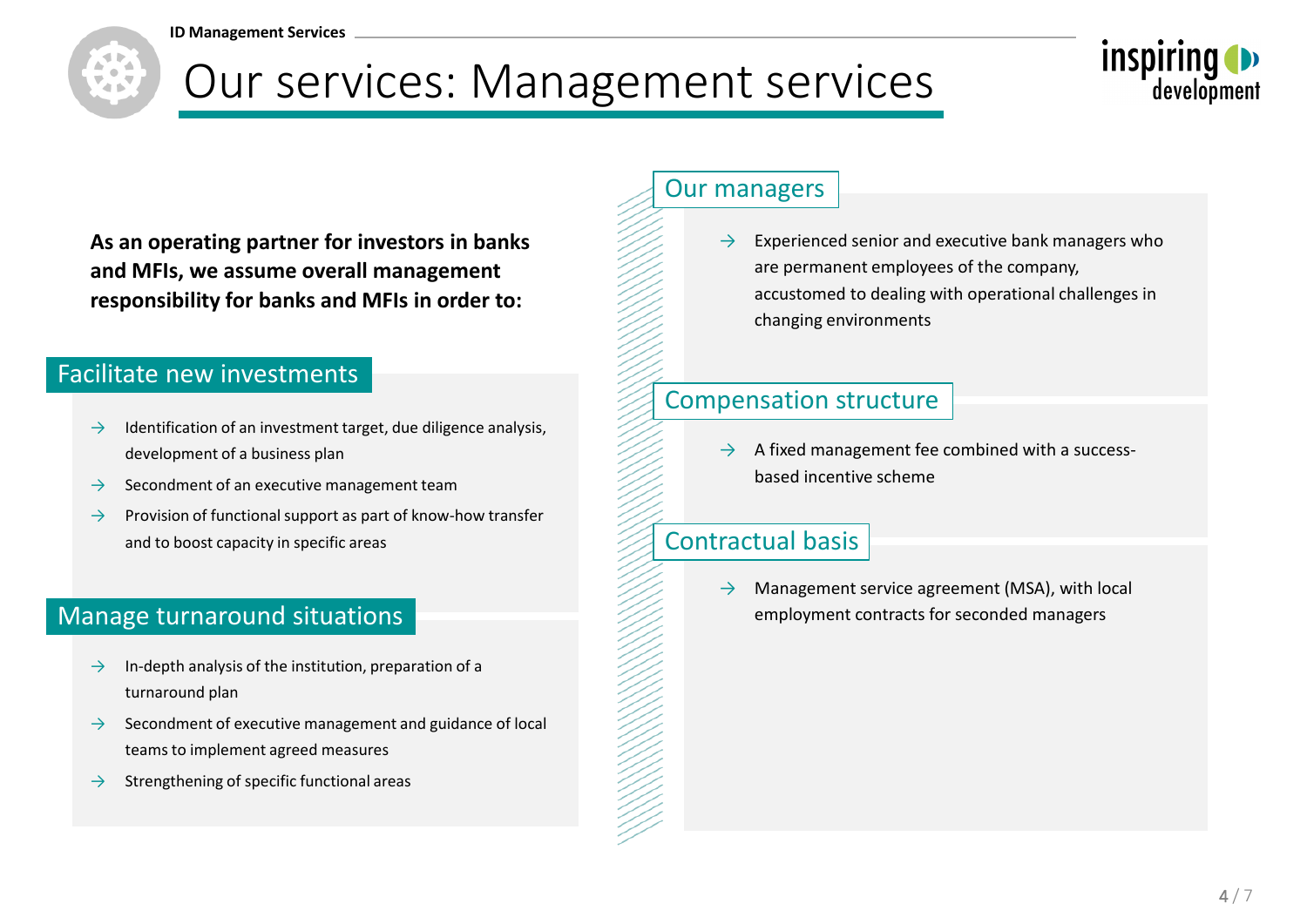**ID Management Services**





## management advisory

**Depending on the needs of our clients, we provide:**

### Interim management

- $\rightarrow$  Secondment of senior or executive managers to bridge succession gaps
- $\rightarrow$  Support for the induction and training of new managers
- $\rightarrow$  Provision of additional functional support as requested

#### Shadow management

- $\rightarrow$  Mentoring of newly hired or recently promoted senior/executive managers
- $\rightarrow$  Mentoring combined with leadership training, if desired and appropriate

### Management advisory

- $\rightarrow$  Support for executive management teams during periods of change:
	- **·** major efficiency enhancement programs
	- **•** strategy change
	- **·** institutional mergers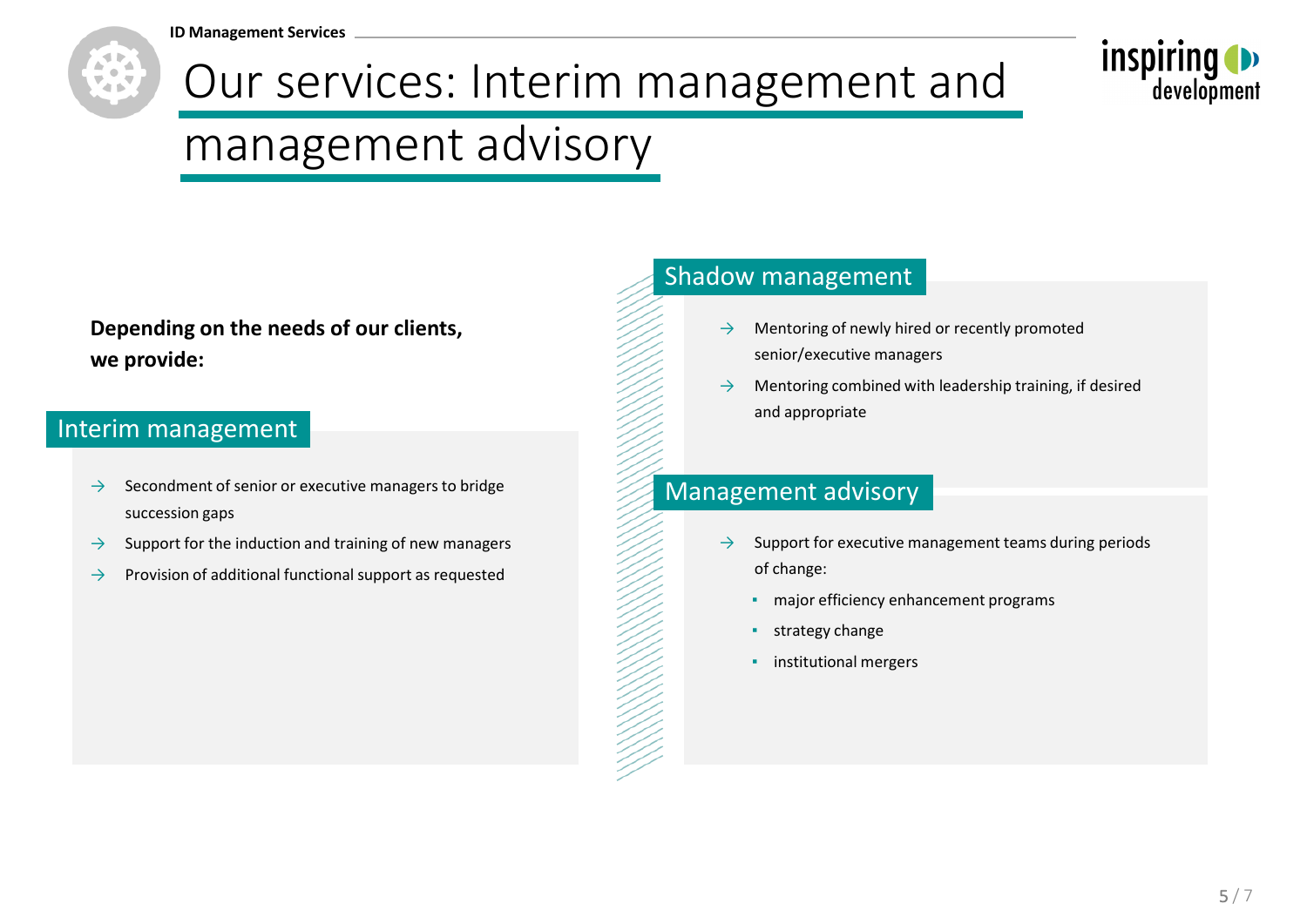#### **ID Management Services**

## Contacts





### Kemal Seitveliiev

**Senior Banker** seitveliiev@inspiring-development.com +380 50 385 70 77



## Dr. Philipp Pott

**Managing Partner** pott@inspiring-development.com +49 176 628 086 16

#### **Please contact us for:**

- $\rightarrow$  further information on our services and our approach
- $\rightarrow$  an individual quote or service package that reflects your specific needs